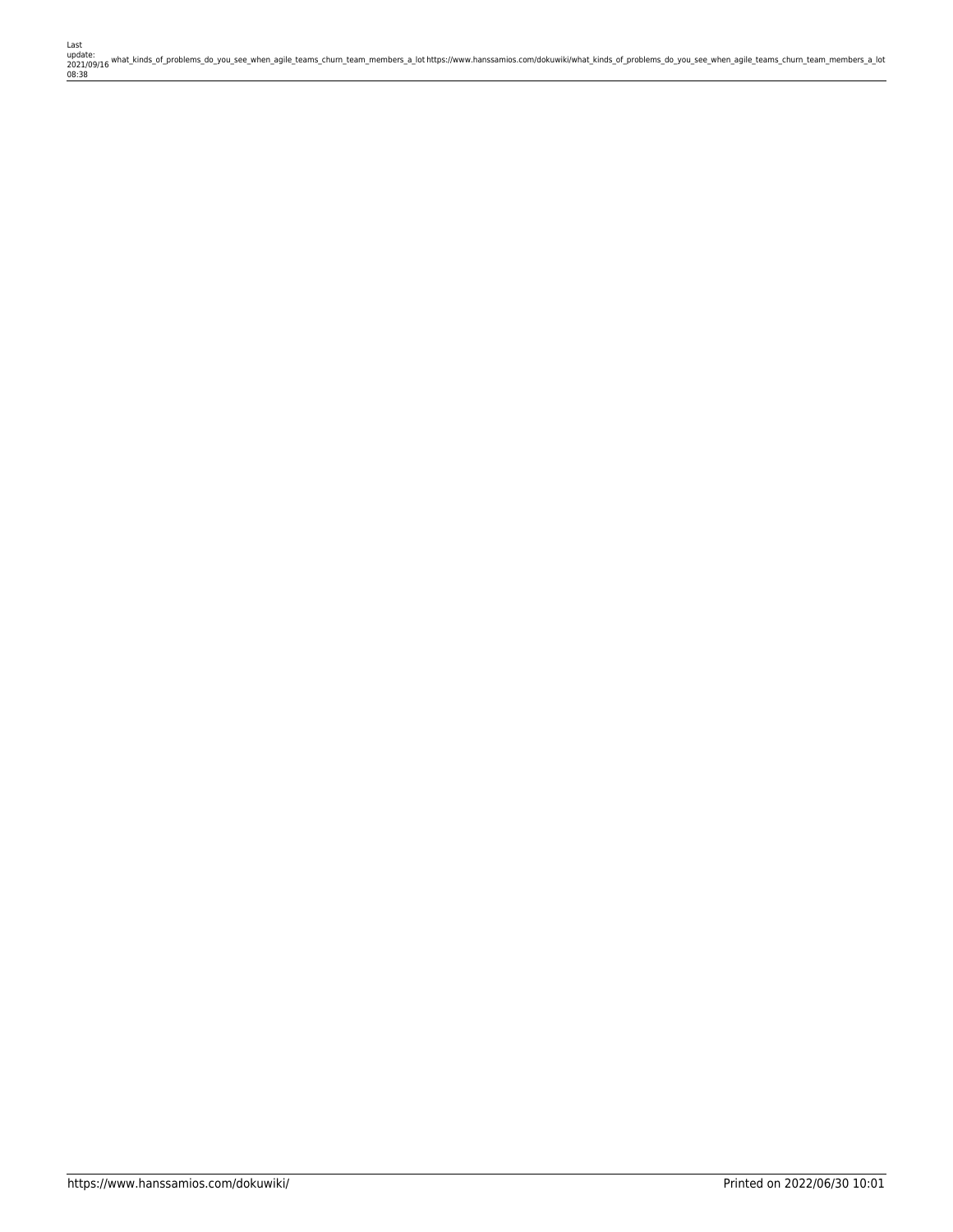## <span id="page-2-0"></span>**What Kinds of Problems Do You See When Agile Teams Churn Team Members a Lot?**

A while ago I did some analysis that talked about both the [positive and negative impacts of churning](https://www.hanssamios.com/dokuwiki/what_is_the_effect_of_changing_team_members_on_velocity) [Team members](https://www.hanssamios.com/dokuwiki/what_is_the_effect_of_changing_team_members_on_velocity). Since that analysis I've seen that:

• The data generated there about the negative impact of velocity has been confirmed in other organizations and is surprisingly consistent. For example, last analysis showed that

Adding or subtracting 1 or 2 Team members will result in an average reduction of 24% in velocity for the next 3 Sprints

- There are a lot of organizations where "high churn" is actually the norm, but there is a limited understanding of the more soft issues problems that this creates. In these organizations churn is generated by, for example:
	- Career development strategy: As part of a corporate development program people move between assignments every few years or so.
	- Corporate initiatives: Such as the out-sourcing or work relocation strategies. This means new people taking on new (to them) work in a new context. If we build entire new Teams (best approach) it basically means you are starting from scratch with that Team and will need to train, mentor, coach, integrate (on-board) accordingly.
	- Internal organizational optimizations: For example, Trains making local decisions on the appropriate structure to deliver value. Most of this churn is hidden as there is no organizational tracking, but it can be a significant source of churn.

So what are the impacts on a people and Teams if they are subject to high churn?

- We impact our ability to deliver value. Just repeating it hear in case you missed it above. In many ways this effect is much worse than this short term downturn as we end up having …
- No high performing Teams: All of this leads to the biggest impact of this churn; we are losing the opportunity to create high performing Teams, where Teams can produce the equivalent of 5X over new Teams.
- We reduce predictability: We should not expect our Teams to meet commitments they have made. Teams are expected to be personally committed to outcomes they planned, but new Team Members were not involved in that commitment. Teams can work this by building extra buffer into their commitments, but note that today Teams are actually over-committing on average. The result? The team won't meet their commitments unless they significantly cut corners on the expected result (usually achieved by reducing quality of deliverables - technical debt).
- We impact our products: We are potentially impacting our ability to implement and support our products. Sometimes we don't have a smooth transition plan in place to ensure that impact on the product that person is working. In the worst of cases the change just seems to happen to the Train which can represent a severe disruption to product plans.
- We change the interface for stakeholders: We are making it harder for people to interact with our Trains and Teams. For example, we often see that Project Managers have troubles trying to figure out how to input and progress work through the new Agile structure. This is not made any easier as